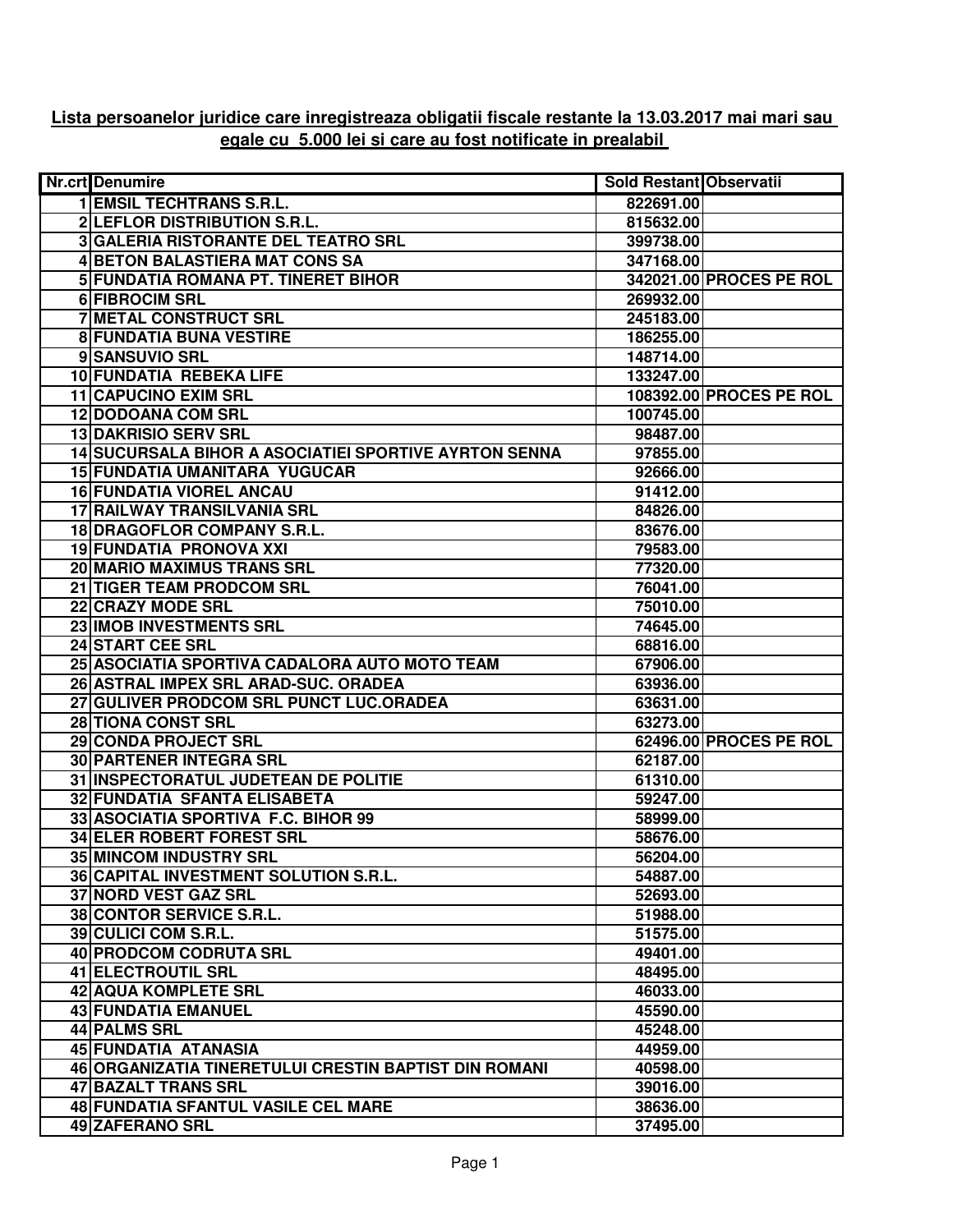| Nr.crt Denumire                                         | Sold Restant Observatii |  |
|---------------------------------------------------------|-------------------------|--|
| 50 INSPECTORATUL TERITORIAL DE MUNCA AL JUDETULUI BIHOR | 36898.00                |  |
| 51 STATIUNEA DE CERCETARE - DEZVOLTARE AGRICOLA ORADE   | 35525.00                |  |
| 52 LICUDAM SRL                                          | 35410.00                |  |
| 53 GARZEN SERV PROD SRL                                 | 34613.00                |  |
| 54 MAMA CENTER                                          | 34180.00                |  |
| 55 FUNDATIA AGRARIA                                     | 33368.00                |  |
| 56 COMALIM 57 LUPSEA SA                                 | 33169.00                |  |
| 57 INSTALATII FRIGORIFICE M.R.I. S.R.L.                 | 32801.00                |  |
| 58 FUNDATIA MIORITA                                     | 31723.00                |  |
| 59 RESPV SRL                                            | 31099.00                |  |
| 60 FUNDATIA MOISE                                       | 30640.00                |  |
| 61 VAZCOM SRL                                           | 30601.00                |  |
| 62 LESITAL SRL                                          | 29995.00                |  |
| 63 FUNDATIA AGAPE                                       | 29606.00                |  |
| 64 GELATERIA SANDRO SRL                                 | 29296.00                |  |
| <b>65 LOGICA FOX SRL</b>                                | 28762.00                |  |
| 66 ROSNIC COM S.R.L.                                    | 27149.00                |  |
| <b>67 TERASTON INVEST SRL</b>                           | 27139.00                |  |
| 68 FUNDATIA BRAVO HELP                                  | 26911.00                |  |
| 69 CIMREX SRL                                           | 26417.00                |  |
| <b>70 EXPRES BUSINESS INVESTMENT SRL</b>                | 26157.00                |  |
| <b>71 FUNDATIA CERTO</b>                                | 25995.00                |  |
| 72 CASA DE EDITURA SI PRESA FOGET 2006 SRL              | 25554.00                |  |
| 73 ROMPUF IMPEX SRL                                     | 24763.00                |  |
| 74 FUNDATIA DE INTRAJUTORARE RABINUL                    | 24057.00                |  |
| 75 CRISMONA SERV S.R.L.                                 | 23907.00                |  |
| 76 EDIL GAMA                                            | 23687.00                |  |
| 77 LAND CONSULTING EVENT SRL                            | 23625.00                |  |
| 78 COYOTE UGLY SRL                                      | 23585.00                |  |
| 79 RONCRIS SRL                                          | 23447.00                |  |
| 80 ORFOREST SRL                                         | 23376.00                |  |
| 81 FUNDATIA ORDINUL DE MALTA                            | 23208.00                |  |
| 82 FUNDATIA MARCELLO                                    | 22867.00                |  |
| 83 FEDEX TRANSPORT SRL                                  | 22865.00                |  |
| <b>84 SAPPE MARKETING SRL</b>                           | 22783.00                |  |
| 85 MEGAMOTORS TRANS SRL                                 | 22739.00                |  |
| 86 GORDAN & BODEAN S.R.L.                               | 22272.00                |  |
| 87 INVEST SUNRISE COM S.R.L.                            | 22244.00                |  |
| 88 FUNDATIA PENTRU AJUTOARE UMANITARE LATIMERIA         | 22224.00                |  |
| 89 SPERANTA - SERVICII SI COMERT SRL                    | 22069.00                |  |
| 90 ASOCIATIA AVA EMANUEL                                | 21929.00                |  |
| 91 VALMIEX COMPANY S.R.L.                               | 21835.00                |  |
| 92 BEE FEE CONSULTING SRL<br>93 DONETII COM SRL         | 21615.00<br>21548.00    |  |
|                                                         |                         |  |
| 94 VELOCOMTEC SRL<br>95 BELA INDEX TRANS S.R.L.         | 21384.00<br>21138.00    |  |
| 96 SATTECH SRL                                          | 21117.00                |  |
| 97 SHOPPING CENTER HOLDING SRL                          | 20898.00                |  |
| 98 DANDAPHNE TRANS S.R.L.                               | 20650.00                |  |
| 99 EUROSTAR PRO INVEST SRL                              | 20376.00                |  |
| 100 SOVECO ROMANIA SRL                                  | 19605.00                |  |
| 101 FUNDATIA PELLE                                      | 19170.00                |  |
| 102 FUNDATIA DE INTRAJUTORARE PRO - HELP                | 18779.00                |  |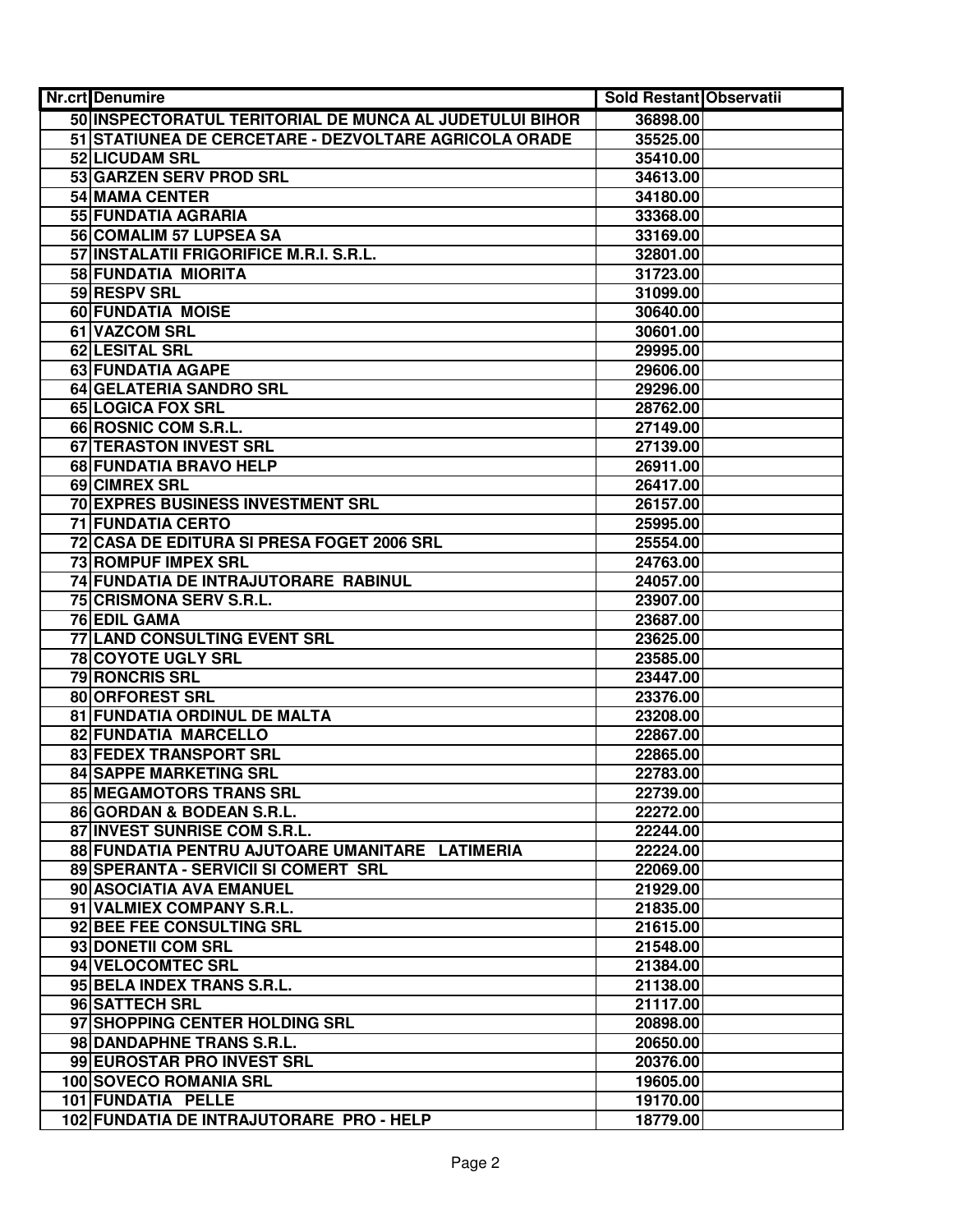| <b>Nr.crt</b> Denumire                | <b>Sold Restant Observatii</b> |  |
|---------------------------------------|--------------------------------|--|
| 103 FUNDATIA MARIA HILFE              | 18647.00                       |  |
| <b>104 GENCO CARWASH SRL</b>          | 17953.00                       |  |
| 105 <b>IRISOIL SRL</b>                | 17614.00                       |  |
| 106 EURO LOAD INTERNATIONAL SRL       | 17174.00                       |  |
| 107 MILLSTAR PROD S.R.L.              | 17088.00                       |  |
| <b>108 MACABEI SERV SRL</b>           | 16932.00                       |  |
| <b>109 FUNDATIA UNIVERSITARIA</b>     | 16816.00                       |  |
| 110 PAND-COM-IMPEX SRL                | 16779.00                       |  |
| <b>111 FUNDATIA TARGET</b>            | 16684.00                       |  |
| <b>112 FUNDATIA CONEXIUNI</b>         | 16453.00                       |  |
| 113 RESTAURANT LA GALLERIA S.R.L.     | 16156.00                       |  |
| <b>114 FUNDATIA TIMOTEI</b>           | 16101.00                       |  |
| 115 FUNDATIA DAHL                     | 16033.00                       |  |
| 116 FUNDATIA SFANTA MARIA             | 15994.00                       |  |
| 117 SPIRALEXA SRL                     | 15875.00                       |  |
| <b>118 GINOBRI TRANSCOM SRL</b>       | 15827.00                       |  |
| 119 FABRIZIO SRL                      | 15417.00                       |  |
| <b>120 FUNDATIA AUMAR</b>             | 15305.00                       |  |
| <b>121 TABAC TRANSILVANIA SRL</b>     | 15228.00                       |  |
| <b>122 CALICOR GROUP SRL</b>          | 15132.00                       |  |
| <b>123 WORLD ACTIV COMPANY SRL</b>    | 15091.00                       |  |
| 124 PORTAN I. CALIN CAB. AVOC.        | 14950.00                       |  |
| <b>125 FUNDATIA CULTURALA PHOENIX</b> | 14919.00                       |  |
| <b>126 VALSPUM SRL</b>                | 14639.00                       |  |
| <b>127 FUNDATIA APOCALIPTUS</b>       | 14569.00                       |  |
| 128 ITALIAN TRADING S.R.L.            | 14300.00                       |  |
| 129 PROIECT GEO 2003 SRL              | 13849.00                       |  |
| 130 PROSTAR CRISTAL SRL               | 13737.00                       |  |
| 131 ROXANAFLOR SRL                    | 13737.00                       |  |
| 132 TECHNO BUILD SRL                  | 13519.00                       |  |
| 133 PROFICOM SRL                      | 13408.00                       |  |
| 134 INTENSIV OIL GROUP SRL            | 13171.00                       |  |
| <b>135 ANABOND SRL</b>                | 13116.00                       |  |
| 136 TOMI OIL SRL                      | 13097.00                       |  |
| 137 SAN - TEAM ROMANIA S.R.L.         | 13070.00                       |  |
| 138 KUN TRUCK SRL                     | 13036.00                       |  |
| 139 ZIMRA S.R.L.                      | 12867.00                       |  |
| 140 FUNDATIA IULIAN HUMANITAS         | 12840.00                       |  |
| 141 FLONEL SERVICE S.R.L.             | 12532.00                       |  |
| <b>142 MESTERUL CASEI SRL</b>         | 12516.00                       |  |
| <b>143 TOTAL ENERGY PV SRL</b>        | 12470.00                       |  |
| <b>144 SIBROM SERV SRL</b>            | 12304.00                       |  |
| <b>145 DOE PREST SRL</b>              | 12175.00                       |  |
| <b>146 AKTAA COMPANY IMPEX SRL</b>    | 11846.00                       |  |
| <b>147 YASSISS WORLD SRL</b>          | 11784.00                       |  |
| <b>148 ASOCIATIA DAVID CENTER</b>     | 11728.00                       |  |
| 149 AYMAN SRL                         | 11678.00                       |  |
| <b>150 MAKEART SRL</b>                | 11678.00                       |  |
| 151 MOLDOTRANS INTERNATIONAL S.R.L.   | 11615.00                       |  |
| 152 MOBILAELIT STYLE DESIGN S.R.L.    | 11561.00                       |  |
| <b>153 PLASTIKAROM SRL</b>            | 11252.00                       |  |
| 154 FUNDATIA PRIETENIA ROMANO-TURCA   | 11223.00                       |  |
| 155 EUROGERARDO SRL                   | 11032.00                       |  |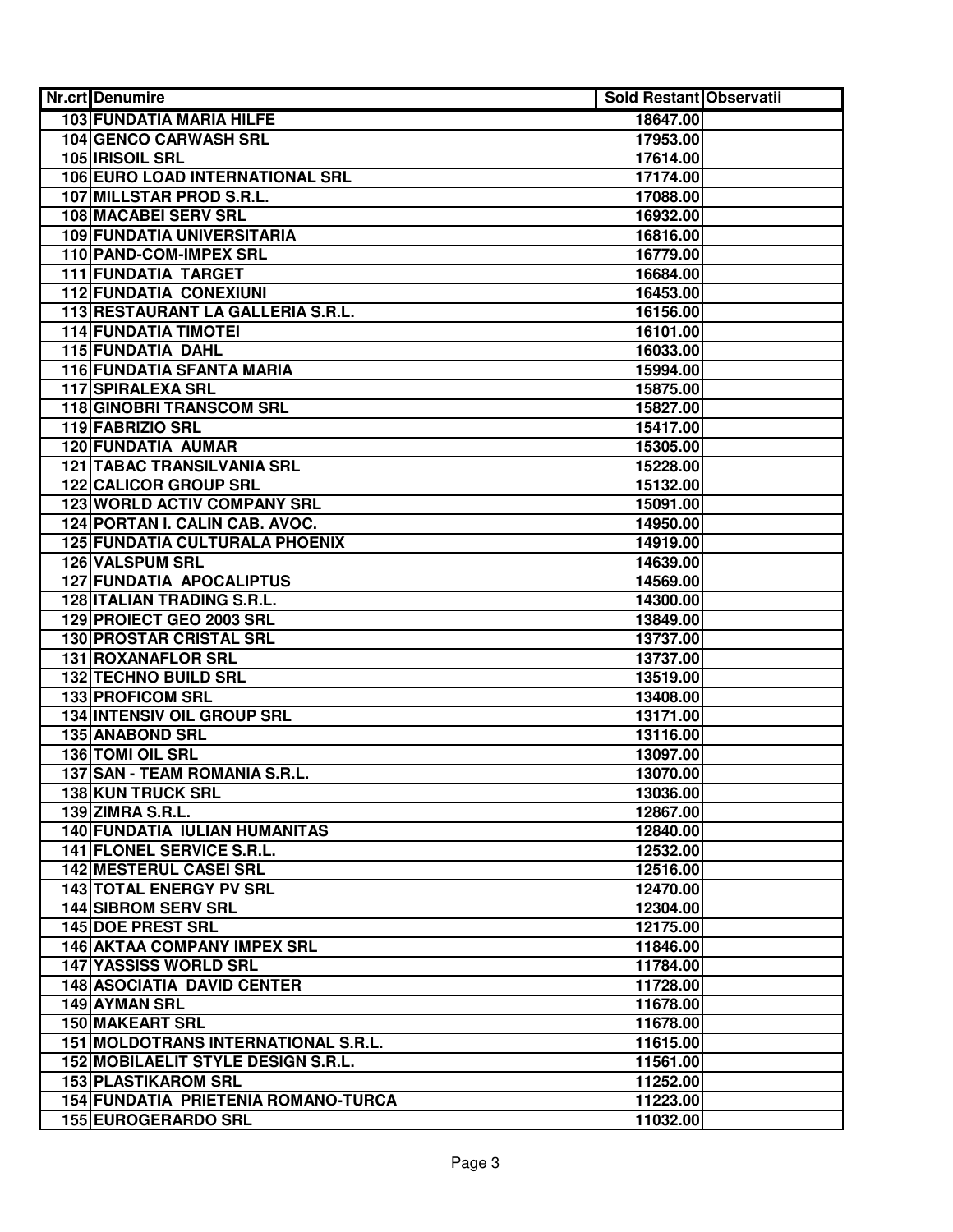| Nr.crt Denumire                                     | Sold Restant Observatii |  |
|-----------------------------------------------------|-------------------------|--|
| <b>156 LODIANA INVEST SRL</b>                       | 10857.00                |  |
| <b>157 VEST TRUCKRO SRL</b>                         | 10647.00                |  |
| 158 TAR & TAR BROKER DE ASIGURARE S.R.L.            | 10551.00                |  |
| <b>159 DORIRINA CONT SRL</b>                        | 10539.00                |  |
| <b>160 FUNDATIA SPERANTA VESNICA</b>                | 10229.00                |  |
| 161 FUNDATIA STUDENTILOR ECOLOGI SILVA              | 10209.00                |  |
| <b>162 ASOCIATIA EL SADAI</b>                       | 10135.00                |  |
| 163 MUREDIA S.R.L.                                  | 10093.00                |  |
| 164 GEO & LENY TRANS SRL                            | 9868.00                 |  |
| <b>165 LAGALION SRL</b>                             | 9868.00                 |  |
| 166 ASOCIATIA CULTURALA CANTATA MELODICA - SUCURSAL | 9768.00                 |  |
| 167 RUNNER COM S.R.L.                               | 9653.00                 |  |
| <b>168 IARA VET COM SRL</b>                         | 9623.92                 |  |
| <b>169 FRATELLI PINTO SRL</b>                       | 9533.00                 |  |
| 170 FUNDATIA SFANTUL GHEORGHE BIRUITORUL            | 9439.00                 |  |
| <b>171 PANTOS TOURS SRL</b>                         | 9217.00                 |  |
| 172 FUNDATIA UMANITARA MEDUZA                       | 9209.00                 |  |
| <b>173 REPUBLIC CAFE SRL</b>                        | 9201.00                 |  |
| <b>174 HALINOTRANS SRL</b>                          | 9078.00                 |  |
| 175 FASTLINK SRL                                    | 9045.00                 |  |
| 176 COMPPIL S.A.                                    | 9036.00                 |  |
| <b>177 DIESEL IMPEX SRL</b>                         | 9035.00                 |  |
| 178 FUNDATIA DE INTRAJUTORARE CARPATICA             | 8875.00                 |  |
| 179 BIEFE CASA SRL                                  | 8874.00                 |  |
| 180 NYMPHEA INVEST SRL                              | 8725.00                 |  |
| 181 DODO PRODCOM S.R.L.                             | 8704.00                 |  |
| 182 COMPANIA DE SERVICII FINANCIARE MODRU SRL       | 8641.00                 |  |
| 183 FUNDATIA TEODORA CARITY                         | 8510.00                 |  |
| <b>184 FUNDATIA RALUCA</b>                          | 8444.00                 |  |
| <b>185 ASOCIATIA CENTRUL DE STUDII CRESTINE</b>     | 8379.00                 |  |
| 186 CONFREP S.R.L.                                  | 8316.00                 |  |
| <b>187 ALCAHIM SRL</b>                              | 8277.00                 |  |
| 188 KISS CAFFE SRL                                  | 8277.00                 |  |
| 189 LORIAN TRADE S.R.L.                             | 8277.00                 |  |
| 190 LUSEL PROD SRL                                  | 8250.00                 |  |
| 191 DI GRANDA COM SRL                               | 8218.00                 |  |
| 192 MOBEXPRES SRL                                   | 8211.00                 |  |
| <b>193 MIFLO STYLE SRL</b>                          | 8187.00                 |  |
| <b>194 CORASON SRL</b>                              | 8078.00                 |  |
| <b>195 CASA AMBIENT SRL</b>                         | 7975.00                 |  |
| 196 MEDAVID SRL                                     | 7860.00                 |  |
| 197 ASOCIATIA CARITATIVA ROMANO-ENGLEZA MEDICAID    | 7855.00                 |  |
| <b>198 BIATOD SRL</b>                               | 7835.00                 |  |
| <b>199 FUNDATIA LUKANCA</b>                         | 7827.00                 |  |
| <b>200 EGBERT AGRISERVICES SRL</b>                  | 7732.00                 |  |
| 201 ANCILIA SRL                                     | 7672.00                 |  |
| 202 ADJARA COM SRL                                  | 7556.00                 |  |
| 203 FGM SOLAR SRL                                   | 7453.00                 |  |
| 204 LOGONOVO SRL                                    | 7452.00                 |  |
| 205 CASIMO CLUB SRL                                 | 7437.00                 |  |
| 206 FAGIANCA SRL                                    | 7427.00                 |  |
| 207 LUC-TAV PRODCOMSERV S.R.L.                      | 7423.00                 |  |
| 208 UNITED EVASION SRL                              | 7364.00                 |  |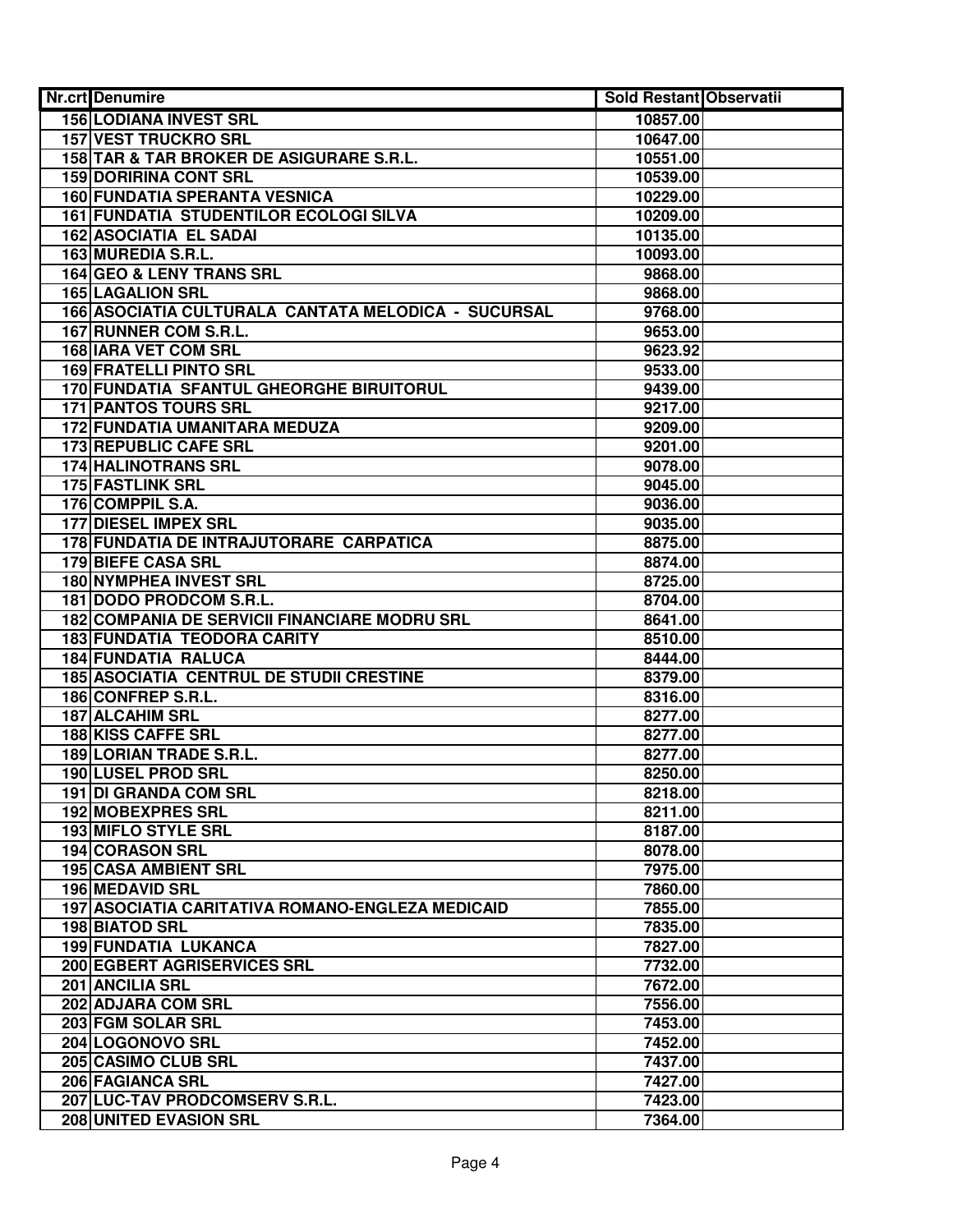| Nr.crt Denumire                                        | <b>Sold Restant Observatii</b> |  |
|--------------------------------------------------------|--------------------------------|--|
| <b>209 DANIS CONFEXIM SRL</b>                          | 7322.00                        |  |
| 210 NEFTUN PROD IMPEX S.R.L.                           | 7306.00                        |  |
| 211 FLORINEL PROD                                      | 7177.00                        |  |
| 212 P.A.V. SRL                                         | 7174.00                        |  |
| 213 EXTRAPAN S.R.L.                                    | 7026.00                        |  |
| 214 INTERROSI SRL                                      | 7021.00                        |  |
| 215 BENY M SERVCOM S.R.L.                              | 7020.00                        |  |
| 216 PEDRINO SRL                                        | 6997.00                        |  |
| 217 MONTANA PLAY S.R.L.                                | 6867.00                        |  |
| 218 TOPSPORT DEMIAN SRL                                | 6807.00                        |  |
| 219 REPADY EXPRES SRL                                  | 6791.00                        |  |
| 220 LISATRANS S.R.L.                                   | 6757.00                        |  |
| 221 GABI & LACI SRL                                    | 6753.00                        |  |
| 222 HIDROSIM SRL                                       | 6720.00                        |  |
| 223 PUPA COM S.R.L.                                    | 6677.00                        |  |
| 224 FUNDATIA ARIANNA                                   | 6646.00                        |  |
| <b>225 ACONTES SRL</b>                                 | 6618.00                        |  |
| <b>226 DULCE PUGLIA SRL</b>                            | 6601.00                        |  |
| 227 FUNDATIA DE INTRAJUTORARE FLORIANOR                | 6580.00                        |  |
| 228 METAL CASA SRL                                     | 6579.00                        |  |
| 229 CARIMP CONSTRUCT SRL                               | 6571.00                        |  |
| 230 MAR INTERNATIONAL TRANS S.R.L.                     | 6561.00                        |  |
| 231 CONSULATUL ONORIFIC AL REPUBLICII SLOVACE          | 6553.00                        |  |
| 232 FUNDATIA OMENIA SOCIALA ARTA DE A FI OM FILIALA    | 6482.00                        |  |
| 233 BOGDINEL SRL                                       | 6477.00                        |  |
| 234 CAFE AFRIKA SRL                                    | 6471.00                        |  |
| 235 LOC VECHI SRL                                      | 6463.00                        |  |
| 236 CLEMENT NAPOLEON SRL                               | 6453.00                        |  |
| 237 AMBIENT SYSTEMS SRL                                | 6257.00                        |  |
| 238 TASMANIA PROD-COM SRL                              | 6253.00                        |  |
| 239 SINDICATUL SOFERILOR BIHOR DIN S.C. TAXI-BIHOR ORA | 6208.00                        |  |
| 240 VALTAUR TRANS SRL                                  | 6199.00                        |  |
| 241 REDIS TRANS SRL                                    | 6180.00                        |  |
| 242 NELSIMONA S.R.L.                                   | 6004.00                        |  |
| 243 MARCVAL SRL                                        | 5998.00                        |  |
| 244 TODIANA SRL                                        | 5996.00                        |  |
| 245 SIRACUSA SRL                                       | 5973.00                        |  |
| 246 NEL&VICHI SRL                                      | 5948.00                        |  |
| 247 MOTORSMITH SRL                                     | 5922.00                        |  |
| 248 RADANIA SRL                                        | 5900.00                        |  |
| 249 ZEAN COM SRL                                       | 5889.00                        |  |
| 250 DORYCOR TOURS S.R.L.                               | 5871.00                        |  |
| <b>251 CARNIVAL CREW SRL</b>                           | 5870.00                        |  |
| 252 GIUSEPPE IMOBILIARE SRL                            | 5850.00                        |  |
| 253 EUROPOL RECYCLING SRL                              | 5845.00                        |  |
| 254 DISTRIBUTIE CARNE PROASPATA SRL                    | 5843.00                        |  |
| 255 MILANO LOGISTIC SRL                                | 5837.00                        |  |
| 256 DEWAELE TRANSPORT SRL                              | 5802.00                        |  |
| 257 HAN CARGO SRL                                      | 5746.00                        |  |
| 258 FUNDATIA LUMINA CELESTA                            | 5684.00                        |  |
| 259 CONSOLAMAR SRL                                     | 5630.00                        |  |
| 260 CORIMAR HOTELS SRL                                 | 5626.00                        |  |
| 261 FUNDATIA KATHYA                                    | 5625.00                        |  |
|                                                        |                                |  |